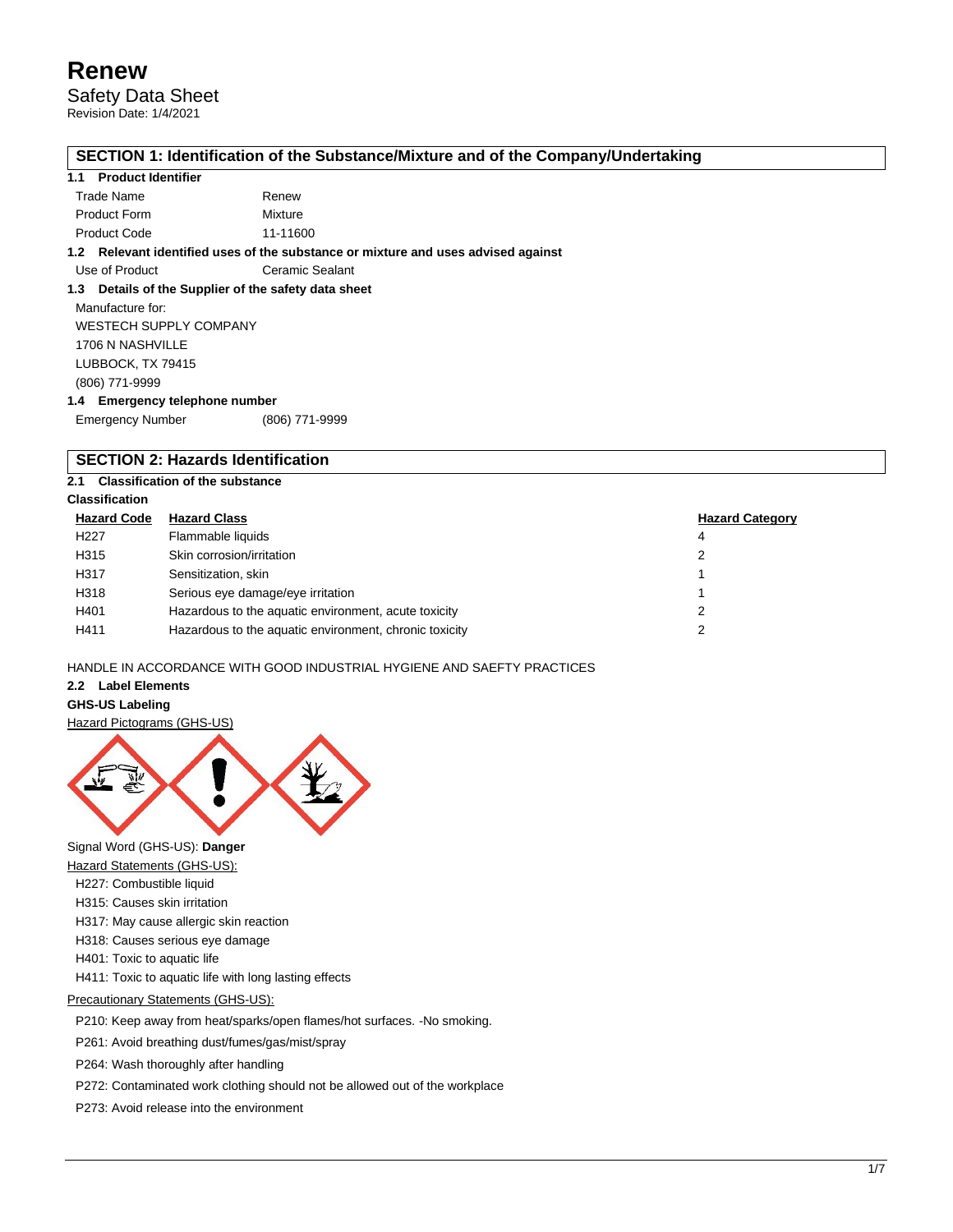## Safety Data Sheet

P280: Wear protective gloves/protective clothing/eye protection/face protection

P310: Immediately call a POISON CENTER or doctor/physician

P321: Specific treatment (see section 4)

P362: Take off contaminated clothing and wash before reuse

P391: Collect spillage

P302+P352: IF ON SKIN: Wash with soap and water

P305+P351+P338: IF IN EYES: Rinse cautiously with water for several minutes. Remove contact lenses if present and easy to do – continue rinsing

P333+P313: If skin irritation or a rash occurs: Get medical advice/attention

P370+P378: In case of fire: See section 5 for extinction

P403+P235: Store in a well ventilated place. Keep cool

P501: Dispose of contents/container in accordance with local, state and federal authorities.

#### **2.3 Other Hazards**

No additional information available

#### **2.4 Unknown acute toxicity (GHS-US)**

No Data Available

## **SECTION 3: Composition/Information on Ingredients**

#### **3.1 Substance**

- Not applicable
- **3.2 Mixture**

| <b>Ingredient Name</b>                 | CAS#        | <b>Composition</b> |
|----------------------------------------|-------------|--------------------|
| Water                                  | 7732-18-5   | >75%               |
| 2-butoxyethanol                        | 111-76-2    | 5-10%              |
| <b>Proprietary Surfactant Blend</b>    | Proprietary | $1 - 5%$           |
| <b>Proprietary Fragrance</b>           | Proprietary | $1 - 5%$           |
| Amines, C10-16-Alkyldimethyl, N-oxides | 70592-80-2  | $1 - 5%$           |
| Alcohols, C9-11, ethoxylated           | 68439-46-3  | $1 - 5%$           |
| <b>Cationic Emulsifier</b>             | Proprietary | $1 - 5%$           |
| <b>Ethoxylated Amine</b>               | Proprietary | $1 - 5%$           |

## **SECTION 4: First Aid Measures**

| 4.1 Description of first aid measures                           |                                                                                                                                                                                                                                                                                                                                                    |
|-----------------------------------------------------------------|----------------------------------------------------------------------------------------------------------------------------------------------------------------------------------------------------------------------------------------------------------------------------------------------------------------------------------------------------|
| First-Aid measures general                                      | Never give anything by mouth to an unconscious person. If you feel unwell, seek medical<br>advice (show the label where possible).                                                                                                                                                                                                                 |
| First-Aid after inhalation                                      | IF INHALED. Use artificial respiration and oxygen if needed. Remove victim to fresh air and<br>keep at rest in a position comfortable for breathing. If irritation persists, seek medical attention.                                                                                                                                               |
| First-Aid after skin contact                                    | IF ON SKIN. Wash with soap and water. Immediately rinse with plenty of water (for at least 15<br>minutes).                                                                                                                                                                                                                                         |
| First-Aid after eye contact                                     | IF IN EYES. Rinse cautiously with water for several minutes. Remove contact lenses if present<br>and easy to do – continue rinsing. Immediately call a POISON CENTER or doctor/physician.<br>Rinse immediately and thoroughly, pulling the eyelids well away from the eye (15 minutes<br>minimum). If irritation persists, seek medical attention. |
| First-Aid after ingestion                                       | IF SWALLOWED. Rinse mouth. Do NOT induce vomiting. Dilute stomach contents by drinking<br>water. If vomiting occurs spontaneously, keep head below hips to prevent breathing vomit into<br>lungs. Call physician immediately.                                                                                                                      |
| 4.2 Most important symptoms and effects, both acute and delayed |                                                                                                                                                                                                                                                                                                                                                    |
| Symptoms/injuries                                               | Causes skin irritation. May cause allergic skin reaction. Causes serious eye damage.                                                                                                                                                                                                                                                               |
| Symptoms/injuries after inhalation                              | May cause headache, nausea and irritation of respiratory tract.                                                                                                                                                                                                                                                                                    |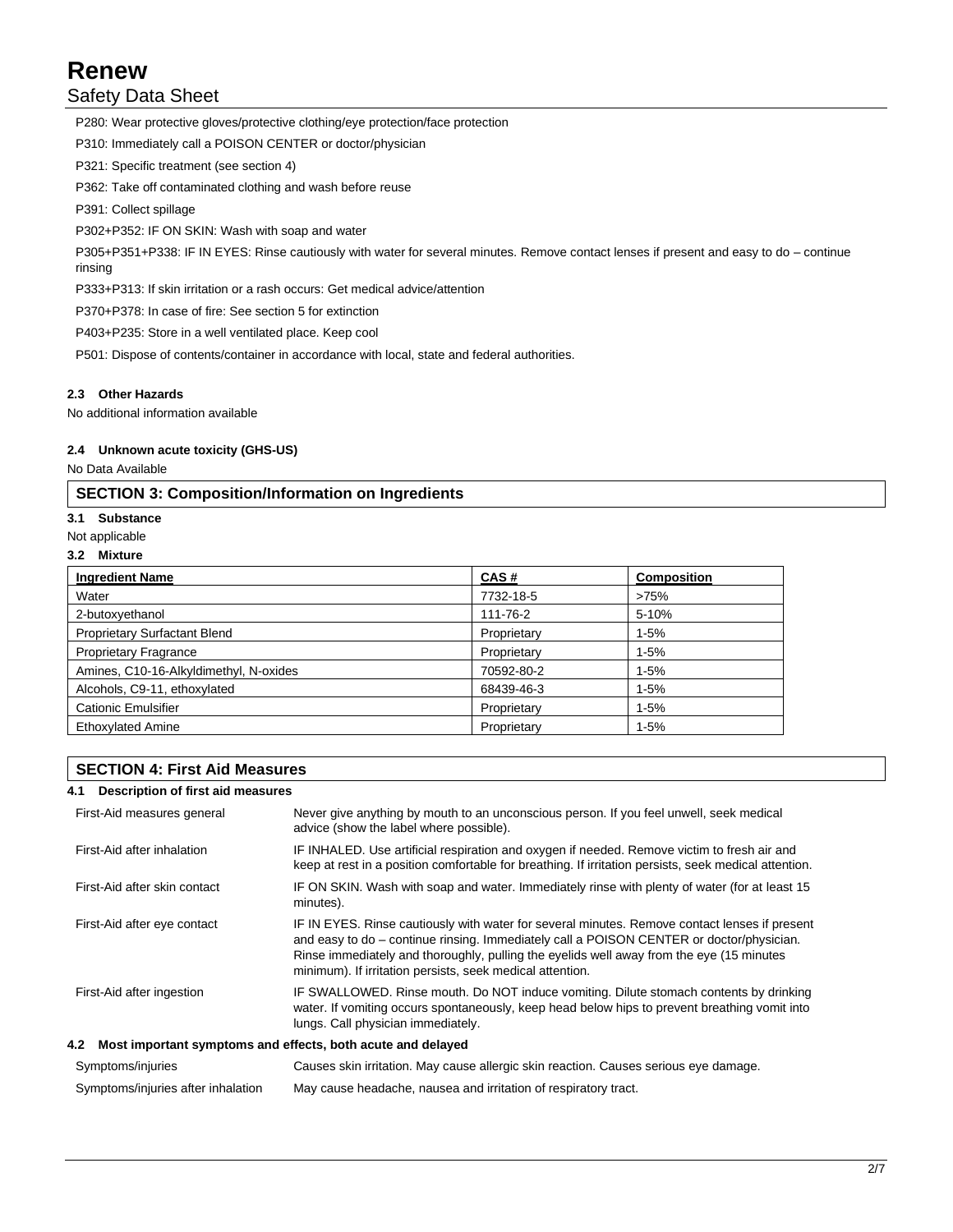## **Renew** Safety Data Sheet

| Symptoms/injuries after skin contact                      | Causes skin irritation. May cause allergic skin reaction.                                                                                                                                                         |  |  |
|-----------------------------------------------------------|-------------------------------------------------------------------------------------------------------------------------------------------------------------------------------------------------------------------|--|--|
| Symptoms/injuries after eye contact                       | Causes serious eye damage.                                                                                                                                                                                        |  |  |
| Symptoms/injuries after ingestion                         | May cause gastrointestinal irritation, nausea, vomiting, and diarrhea if swallowed.                                                                                                                               |  |  |
| Chronic symptoms                                          | No data available.                                                                                                                                                                                                |  |  |
|                                                           | 4.3 Indication of immediate medical attention and special treatment needed                                                                                                                                        |  |  |
| No additional information available                       |                                                                                                                                                                                                                   |  |  |
| <b>SECTION 5: Firefighting Measures</b>                   |                                                                                                                                                                                                                   |  |  |
| 5.1 Extinguishing media                                   |                                                                                                                                                                                                                   |  |  |
| Suitable Extinguishing Media                              | Alcohol resistant foam. Carbon dioxide. Dry powder. Water spray.                                                                                                                                                  |  |  |
| 5.2 Special hazards arising from the substance or mixture |                                                                                                                                                                                                                   |  |  |
| Fire Hazard                                               | Flash Point 146 F (Closed Cup). However, this product did not sustain combustibility per ASTM<br>4206, Standard Test Method for Sustained Burning of Liquid Mixtures Using the Small Scale<br>Open-Cup Apparatus. |  |  |
| <b>Explosion Hazard</b>                                   | The product is not explosive.                                                                                                                                                                                     |  |  |
| Reactivity                                                | Concentrated solution contact with metals will produce hydrogen gas.                                                                                                                                              |  |  |

#### **5.3 Special hazards arising from the substance or mixture**

| Firefighting instructions      | Do not dispose of fire-fighting water in the environment. Exercise caution when fighting any<br>chemical fire. Use water spray or fog for cooling exposed containers. |
|--------------------------------|-----------------------------------------------------------------------------------------------------------------------------------------------------------------------|
| Protection during firefighting | Do not enter fire area without proper protective equipment, including respiratory protection.                                                                         |

## **SECTION 6: Accidental Release Measures**

## **6.1 Personal precautions, protective equipment and emergency procedures** General measures Ventilate area. Avoid breathing vapors, mist or gas. Spill should be handled by trained clean-up crews. For personal protection see Section 8. **6.1.1 For non-emergency personnel** Protective equipment Wear Protective equipment as described in Section 8. Emergency procedures Contain the spill. Do not let product enter drains. Remove unnecessary personnel. **6.1.2 For emergency responders** Protective equipment Wear Protective equipment as described in Section 8. **6.2 Environmental precautions** Prevent entry to sewers and public waters. Notify authorities if liquid enters sewers or publics waters. **6.3 Methods and material for containment and cleaning up** For containment **Prevent entry to sewers and public waters**. Contain any spills with dikes or absorbents to prevent migration and entry into sewers or streams. Methods for cleaning up Soak up spills with inert solids, such as clay or diatomaceous earth as soon as possible. Place in a suitable container for disposal in accordance with the waste regulations (see Section 13).

## **6.4 reference to other sections**

No additional information available.

| <b>SECTION 7: Handling and Storage</b>                              |                                                                                                                                                                                                                                                                                                                                                                                                       |  |
|---------------------------------------------------------------------|-------------------------------------------------------------------------------------------------------------------------------------------------------------------------------------------------------------------------------------------------------------------------------------------------------------------------------------------------------------------------------------------------------|--|
| Precautions for safe handling<br>7.1                                |                                                                                                                                                                                                                                                                                                                                                                                                       |  |
| Precautions for safe handling                                       | Do not handle until all safety precautions have been read and understood. Wear proper safety<br>equipment including chemically resistant gloves and safety glasses or goggles. Use with<br>adequate ventilation. Wash thoroughly after handling. Do not get in eyes. Avoid prolonged or<br>repeated contact with skin. Do not breathe mist or vapor. Do not swallow. Store between 50 F &<br>100 $F1$ |  |
| Conditions for safe storage, including and incompatibilities<br>7.2 |                                                                                                                                                                                                                                                                                                                                                                                                       |  |

Storage conditions Store in approved containers only. Keep container in a cool, well ventilated place away from heat sources and incompatible materials (See Section 10.5). Keep container tightly closed.

## **7.3 Specific end uses**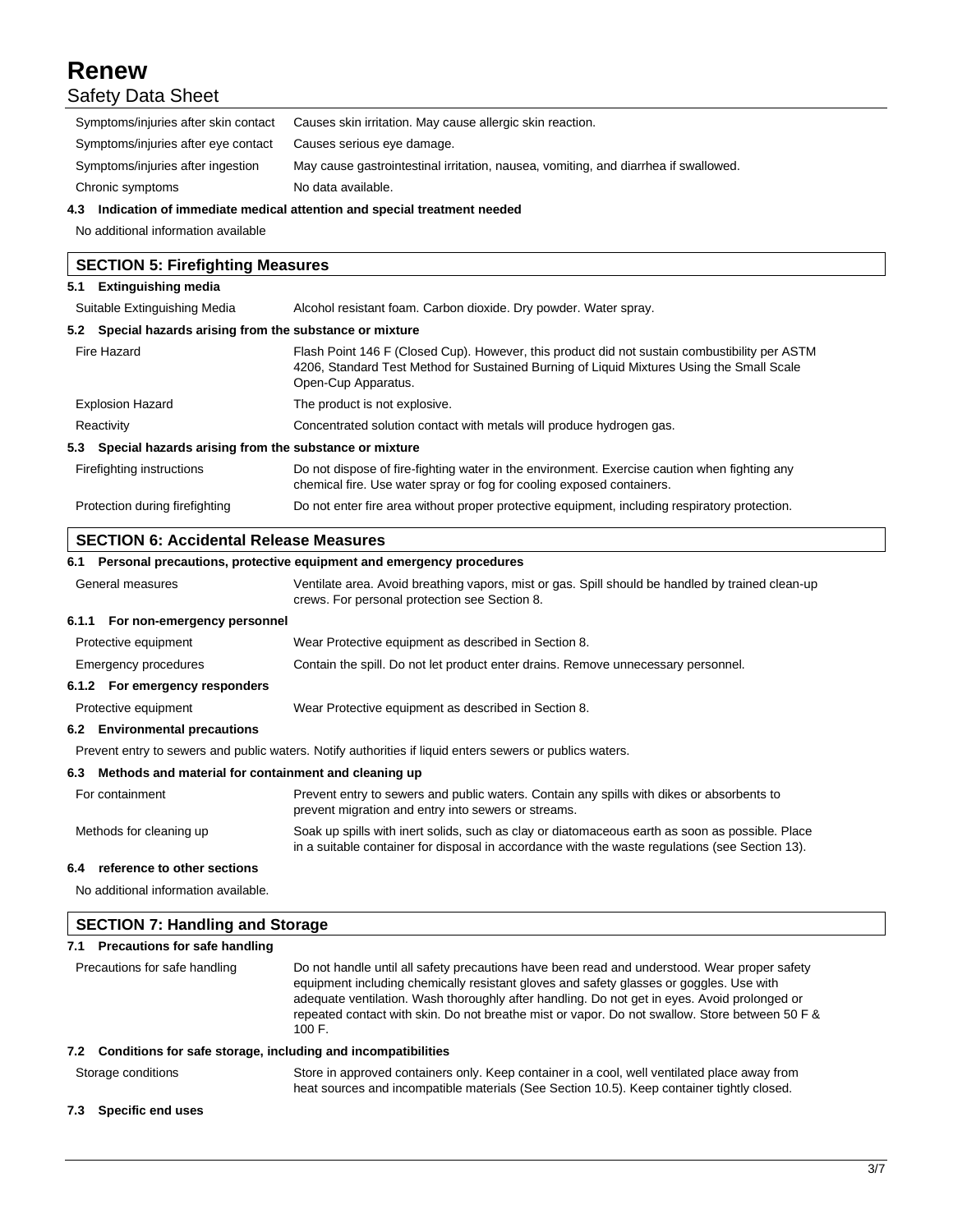Safety Data Sheet

No additional information

## **SECTION 8: Exposure Controls/Personal Protection**

## **8.1 Control parameters**

No OSHA and ACGIH PEL's or TLV's for the listed ingredients of this product unless listed stated below:

| 2-Butoxyethanol, CAS # 111-76-2 |                                                                                                    |                    |                  |
|---------------------------------|----------------------------------------------------------------------------------------------------|--------------------|------------------|
| OSHA PEL (TWA)                  | OSHA PEL (STEL)                                                                                    | OSHA PEL (Ceiling) | <b>ACGIH-TLV</b> |
| 50 ppm                          | Not Established                                                                                    | Not Established    | 20 ppm (TWA)     |
| 8.2 Exposure Controls           |                                                                                                    |                    |                  |
| Personal protective equipment   | Chemical resistant gloves. Protective clothing. Safety glasses or goggles                          |                    |                  |
| Hand protection                 | Chemical resistant gloves.                                                                         |                    |                  |
| Eye protection                  | Safety glasses or goggles.                                                                         |                    |                  |
| Skin and body protection        | Wear long sleeves. Wear suitable protective clothing.                                              |                    |                  |
| Respiratory protection          | Where excessive vapor, mist, or dust may result, use approved respiratory protection<br>equipment. |                    |                  |

## **SECTION 9: Physical and Chemical Properties**

| 9.1                              | Information on basic physical and chemical properties |
|----------------------------------|-------------------------------------------------------|
| Appearance                       |                                                       |
| Color                            |                                                       |
| Odor                             |                                                       |
| Odor threshold                   |                                                       |
| pH                               |                                                       |
| Relative Evaporation rate (butyl | No data Available                                     |
| Melting point                    | No data Available                                     |
| Freezing point                   | No data Available                                     |
| Boiling point                    | No data Available                                     |
| Flash point                      | 146 °F (Closed Cup)                                   |
| Self ignition point              | No data Available                                     |
| Decomposition temperature        | No data Available                                     |
| Flammability (solid, gas)        | No data Available                                     |
| Vapor pressure                   | No data Available                                     |
| Relative vapor density at 20° C  | No data Available                                     |
| <b>Relative Density</b>          | 1.02 g/ml                                             |
| Solubility                       | Water soluble                                         |
| Log Pow                          | No data Available                                     |
| Log Kow                          | No data Available                                     |
| Viscosity: Kinematic             | No data Available                                     |
| Viscosity: dynamic               | No data Available                                     |
| Explosive properties             | No data Available                                     |
| Oxidizing properties             | No data Available                                     |
| <b>Explosive Limits</b>          | No data Available                                     |

#### **9.2 Exposure Controls**

No additional information available

#### **SECTION 10: Stability and reactivity**

#### **10.1 Reactivity**

Contact with reactive metals (e.g. aluminum) may result in the generation of hydrogen gas.

### **10.2 Chemical Stability**

Stable under recommended handling and storage conditions (see section 7).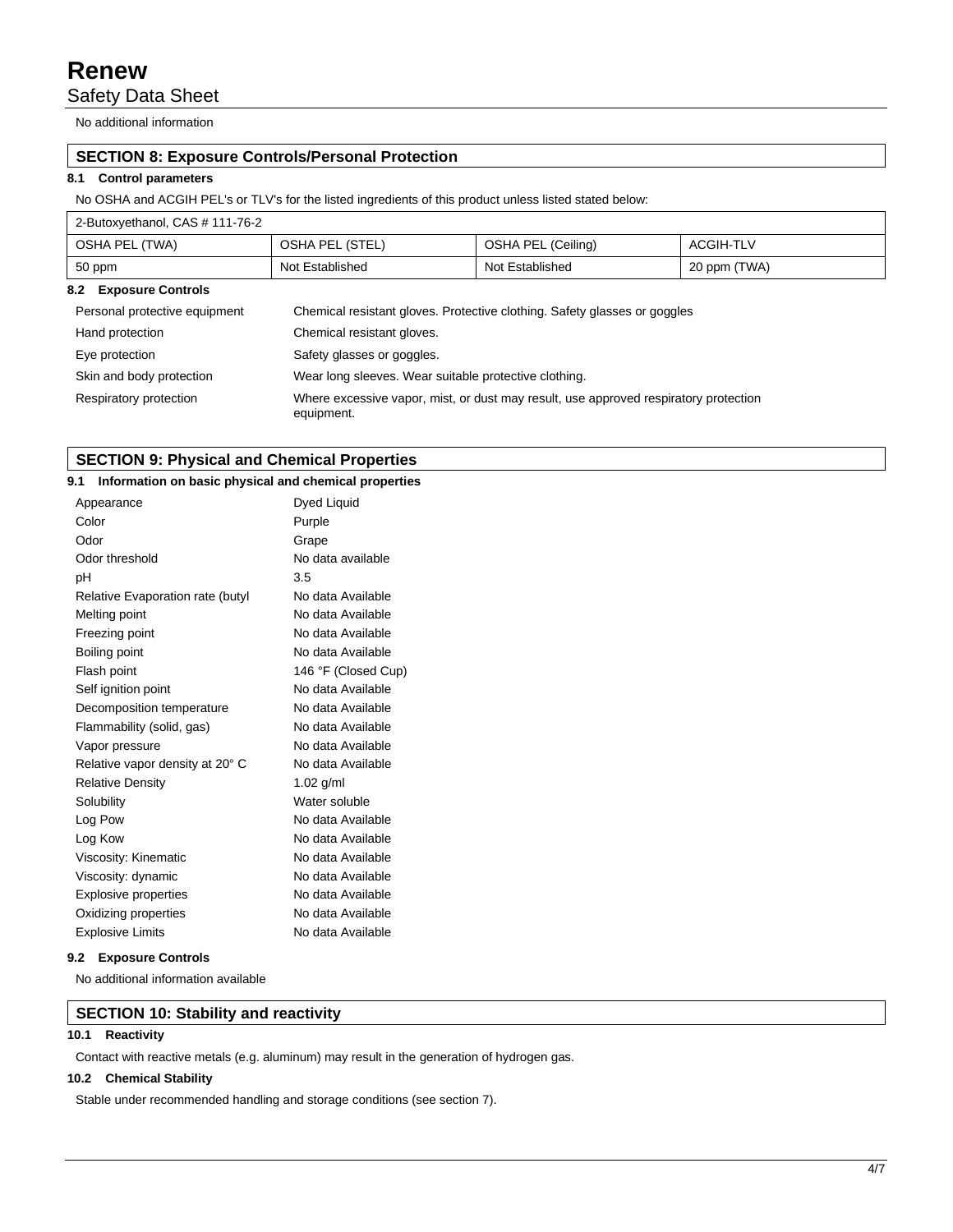## Safety Data Sheet

## **10.3 Possibility of hazardous reactions**

Corrosive in contact with metals. Contact with metallic substances may release flammable hydrogen gas. Contact with strong Bases will cause excessive heat and splattering.

#### **10.4 Conditions to avoid**

None known

#### **10.5 Incompatible Materials**

Avoid contact with: bases, metal, amines, ammonia, reducers, oxidizers, aldehydes, metal salts, strong acids, metal oxides, strong bases, alkanolamines, acid chlorides, strong oxidizers, and combustible materials

#### **10.6 Hazardous decomposition products**

Thermal decomposition can result in: smoke, ammonia, hydrocarbons, carbon oxides, flammable gas, and nitrogen oxides

## **SECTION 11: Toxicological information**

#### **11.1 Information on toxicological effects**

| Dermal LD50: > 2000 mg/kg (rabbit) Calculated            |  |  |
|----------------------------------------------------------|--|--|
| Inhalation LD50: $>$ 5 mg/l (Dust/mist (Rat)) Calculated |  |  |
| Causes skin irritation                                   |  |  |
| Causes serious eye damage                                |  |  |
| May cause allergic skin reaction                         |  |  |
| Not Classified                                           |  |  |
| Not Classified                                           |  |  |
| Not Classified                                           |  |  |
| Not Classified                                           |  |  |
| Not Classified                                           |  |  |
| Not Classified                                           |  |  |
| See Section 4                                            |  |  |
| See Section 4                                            |  |  |
| See Section 4                                            |  |  |
| See Section 4                                            |  |  |
| Not Classified                                           |  |  |
|                                                          |  |  |

## **SECTION 12: Ecological information**

## **12.1 Toxicity**

No Data

**12.2 Persistence and degradability**

No Data

**12.3 Bioaccumlative potential**

No Data

**12.4 Mobility in soil**

No Data

#### **12.5 Other adverse effect**

No Data

| <b>SECTION 13: Disposal Considerations</b> |                                                                                                                                                                   |  |
|--------------------------------------------|-------------------------------------------------------------------------------------------------------------------------------------------------------------------|--|
| <b>Waste Treatment methods</b><br>13.1     |                                                                                                                                                                   |  |
| Waste treatment methods                    | Do not discharge to public wastewater systems without permit of pollution control authorities.<br>No discharge to surface waters is allowed without NPDES permit. |  |
| Waste disposal recommendations             | Dispose in a safe manner in accordance with local/national regulations. Do not allow the<br>product to be released to the environment.                            |  |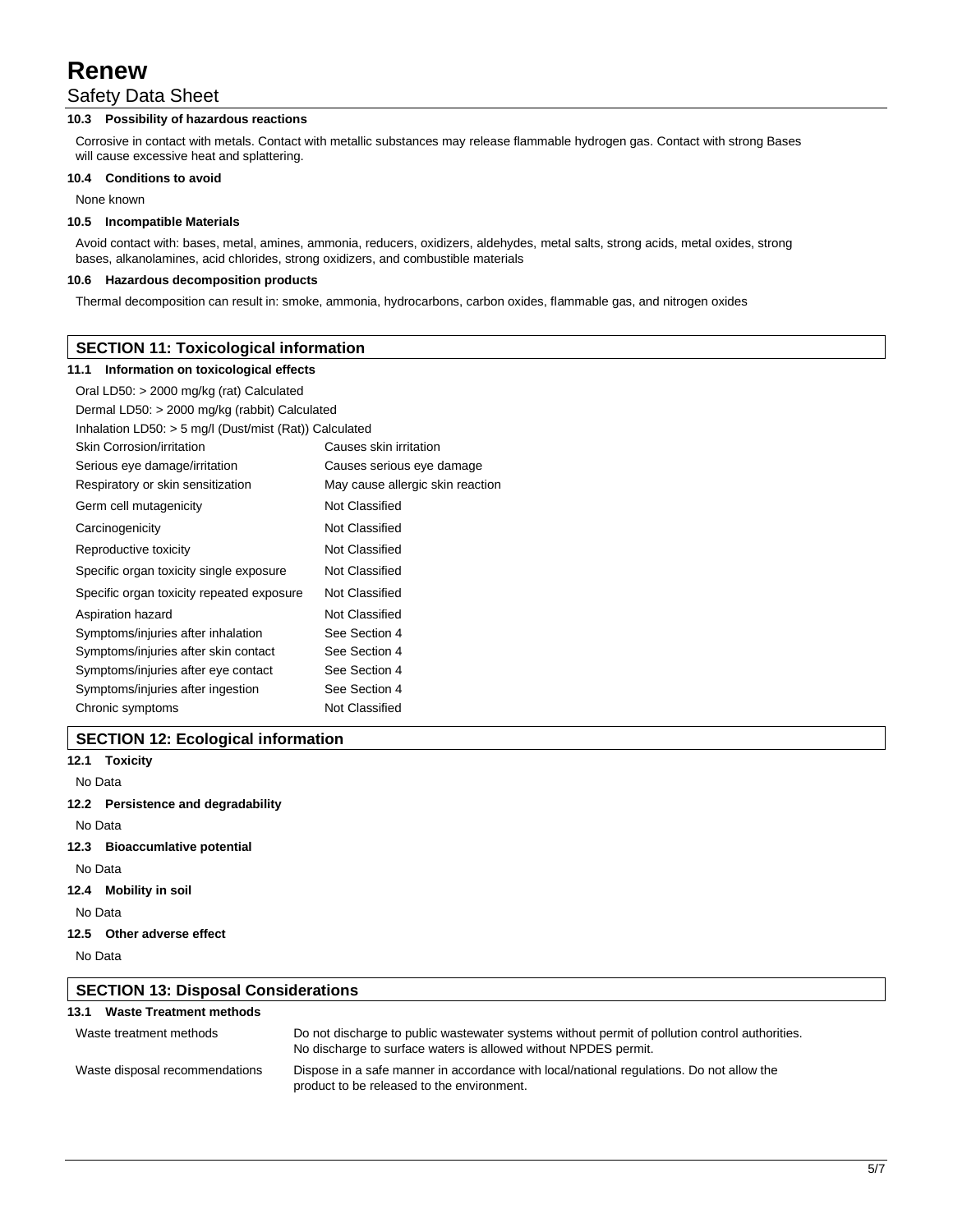Safety Data Sheet

## **SECTION 14: Transportation information**

**14.1 UN number, proper shipping name, class and packaging groups.**

Domestic Ground Non-Bulk Shipments

NOT DOT REGULATED

#### **14.2 Additional information**

Not available

## **SECTION 15: Regulatory Information**

#### **15.1 Federal regulations**

**TSCA Inventory:** The components of this product are listed.

**SARA 311/312 Hazard category (40 CFR 370.2):** Acute and chronic health hazard.

SARA 313 Toxic Release Reporting (40CFR Part 372): 2-butoxyethanol, CAS# 111-76-2, 5-10% by wt.

**SARA 302 EHS Emergency Planning (40CFR Part 355):** No listed substance known over 1.0% or over 0.1% that are carcinogenic.

**SARA 304 EHS Emergency Planning (40CFR Part 355):** No listed substance known over 1.0% or over 0.1% that are carcinogenic.

**CERCLA Section 102-103 HS Released Reporting (40 CFR part 302-102a):** 2-butoxyethanol, CAS# 111-76-2, RQ no listed value,

see 50 Federal Register 13456 for RQ lbs.

**15.2.1 International regulations**

No Data

**15.2.2 National regulations**

No Data

### **15.3 State Regulations**

**California Prop. 65**

Approximate quantities by weight

• Ethylene glycol (ingested)/ developmental/ CAS# 107-21-1/ Trace

#### **New Jersey Right to Know**

Approximate quantities by weight

- 2-BUTOXY ETHANOL/ CAS# 111-76-2/ 5-10% by wt.
- PROPYLENE GLYCOL/ CAS# 57-55-6/ 0.1-1% by wt.
- GLYCERIN/ CAS# 56-81-5/ 0.1-1% by wt.
- HYDROGEN PEROXIDE/ CAS# 7722-84-1/ Trace
- ETHYLENE GLYCOL/ CAS# 107-21-1/ Trace
- ISOPROPYL ALCOHOL/ CAS# 67-63-0/ Trace

## **SECTION 16: Other Information**

| Other information<br><b>NFPA</b> | None |
|----------------------------------|------|
| NFPA Health Hazard               | 2    |
| NFPA Fire Hazard                 | 1    |
| <b>NFPA Reactivity</b>           | 0    |
| <b>HMIS</b>                      |      |
| Health                           | 2    |
| Flammability                     | 4    |
| Physical                         | 0    |
| <b>Personal Protection</b>       | X    |

The information contained herein has been compiled from sources believed to be reliable and is accurate to the best of our knowledge at this date. It is provided without warranty, expressed or implied, as to the results of use of this information or to the product to which it